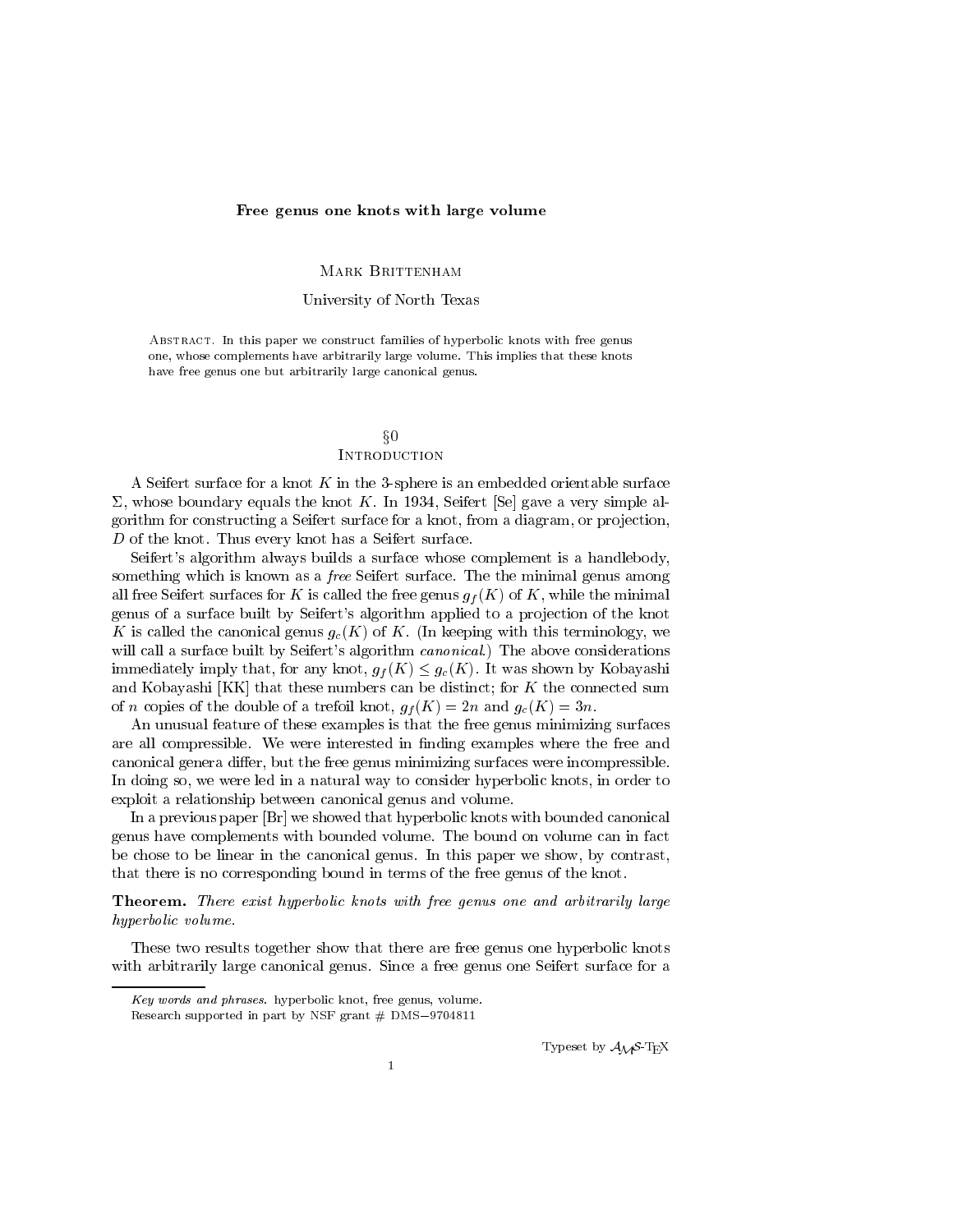non-trivial knot is always incompressible, the knots we build also provide examples of knots with incompressible free Seifert surfaces which cannot be built by applying Seifert's algorithm to a projection of the knot.

## $\S1$ Building free genus one knots

It is easy to build knots with free genus (at most) one, simply by building a genus one surface whose spine is an unknotted graph in the 3-sphere. The complement of the surface is homeomorphic to the complement of the graph, and so is a handlebody. Consequently, the boundary of the surface has a genus 1 free Seifert surface, and so has free genus at most one. The best examples of this (and the starting point for our examples) are the 2-bridge knots (Figure 1) corresponding to the continued fractions  $[2u,2v]$  (see [HT] for notation). These surfaces are in fact isotopic to canonical surfaces for different projections of these knots.

This gives an infinite family of free genus one knots. However, since all of these knots can be built by doing  $1/u$  (and  $1/v$ ) Dehn surgeries on two of the unknotted components of a single link (Figure 1), these knots have hyperbolic volume smaller than the hyperbolic volume of the link [Th1], and so have bounded volume.





In order to insure that our free genus one knots will have large volume, we will rely on a result of Adams [Ad], which states that a complete hyperbolic manifold with r cusps must have volume at least  $rV_0$ , where  $V_0$  is the volume of a regular ideal tetrahedron. We will therefore build our knots by doing  $1/n<sub>i</sub>$  Dehn surgeries on the (unknotted) components of a hyperbolic link with  $r$  components. By a result of Thurston [Th1], for large values of the  $n_i$ , the resulting knots will also be hyperbolic and have volume close to that of the link. What we shall see is that for the particular link we choose, the resulting knots can also be seen to have free genus one Seifert surfaces, and so have free genus (at most) one.

The basic idea is to take one of the knots  $K$  in Figure 1 and throw an extra loop  $K_1$  around the 'waist' of the Seifert surface F; see Figure 2. This loop  $K_1$  lies on a 2-sphere S bounding a 3-ball  $B$ ;  $B \cap F$  is a disk and  $S \cap F$  consists of four arcs. If we look at  $M_0 = B\int(N(F))$ , it is a genus four handlebody which has the structure of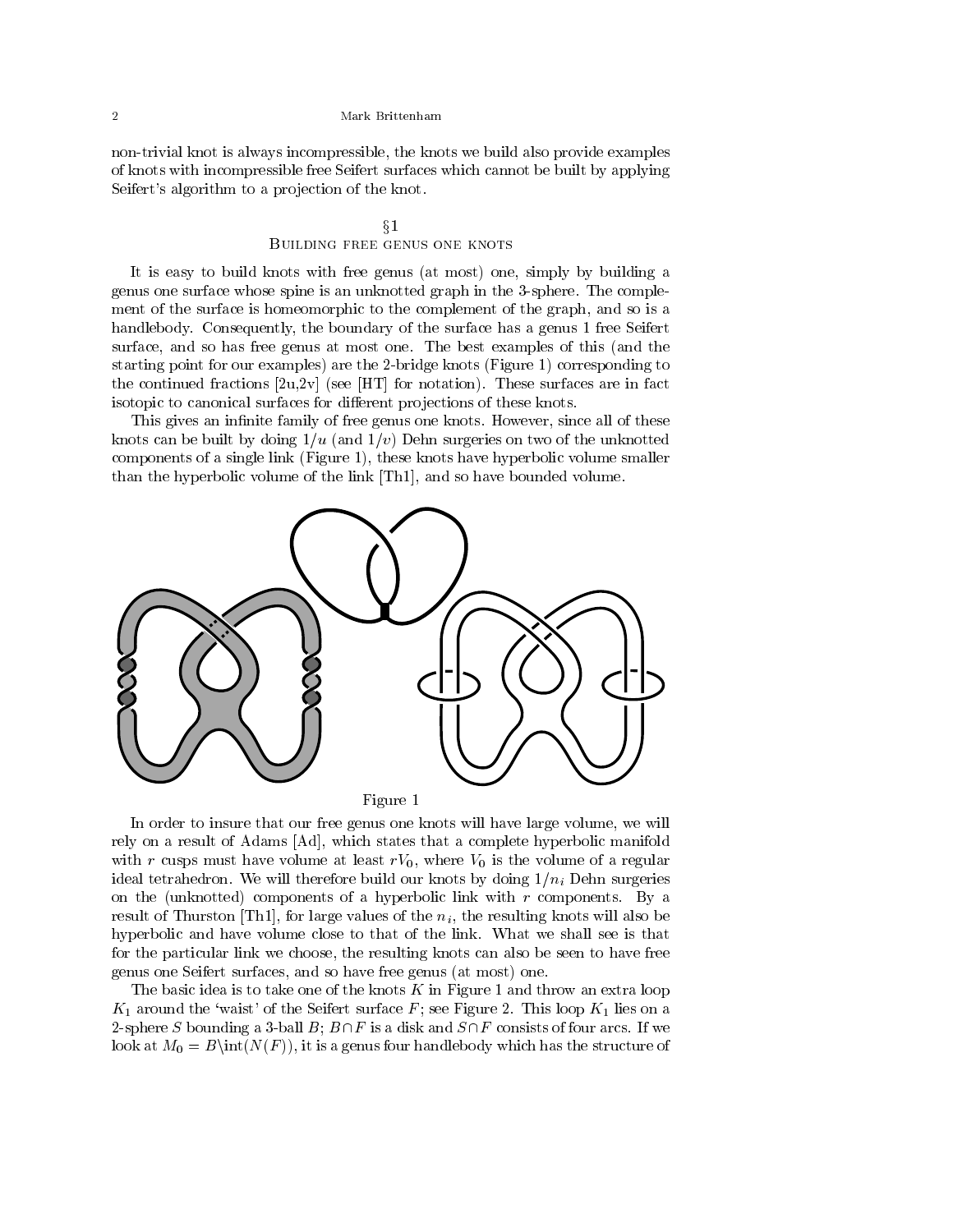a sutured manifold, where the sutures are the four loops  $S\cap \partial (N(F))$ . There are four obvious product disks for this sutured manifold (sitting in the plane of the paper, in the figure), so that, as a sutured manifold,  $M_0$  is a product sutured manifold (four-punctured sphere) $\times I$ . In particular, the four-punctured sphere  $B \sqcup \mathcal{O}N(F)$  is isotopic, in  $M_0$ , to  $S\int (N(F))$ .



If we now do  $1/n$  Dehn surgery on  $K_1$ , then since  $K_1$  is unknotted, the resulting manifold will be a 3-sphere, and so the image of  $K$  will be a knot  $K'$  in the 3-sphere. By Kirby calculus (see [Ro]),  $K'$  can be obtained from K by cutting K along a disk D spanning  $K_1$ , giving the resulting strands n right-handed twists, and regluing. Similarly, the Seifert surface for K gives a Seifert surface  $F'$  for  $K'$ , by cutting, twisting, and regluing.

However, from the point of view of the ball  $B$  (or, more precisely, a ball slightly smaller than  $B$ ), nothing has really happened; we have cut the ball open along a disk, given one half of it n full twists, and reglued by the *identity* map. Consequently,  $B\int(N(F')) \cong B\int(N(F))$  is also a product sutured manifold, and so B  $\cap$  $\partial N(F')$  is isotopic, in  $B\in(N(F'))$ , to  $S\in(N(F')) = S\in(N(F))$ . Therefore,  $S^3\int (N(F')) \cong S^3\int (B\cup N(F')) = S^3\int (B\cup N(F)) \cong S^3\int (N(F'))$  is also a handlebody.  $F'$  is therefore a free genus one Seifert surface for  $K'$ . Note that we could in fact have chosen any loop on  $S$  to base this construction on; it would still bound a disk in the 3-ball  $B$ , and so the argument above would go through without change. A more complicated loop would, however, unnecessarily complicate our arguments below.

More generally, we can throw many extra loops  $K_i$  around  $F$ , on concentric 2-spheres, alternating which direction around the waist of  $F$  we go (Figure 3), and do  $1/n_i$  Dehn surgeries on each of them. Since without K these loops would together form a trivial link - they lie on disjoint 2-spheres - the resulting manifold will again be the 3-sphere, and so K will be taken to a new knot  $K'$  in the 3sphere. By working inductively out from the centermost 2-sphere, cutting along disks, twisting, and regluing, we can also see that our Seifert surface  $F$  will be taken to a free Seifert surface for  $K'$ ; at each step the argument is identical to the one given above. We therefore can produce knots with free genus at most one by this iterative construction, as well.

What we do *not* yet know is that these knots  $K'$  are hyperbolic, or that they have large volume. What we will show, however, is that the links  $L_n = K \cup K_1 \cup \dots K_n$  are all hyperbolic. By the result of Adams, for large  $n$  they therefore have large volume,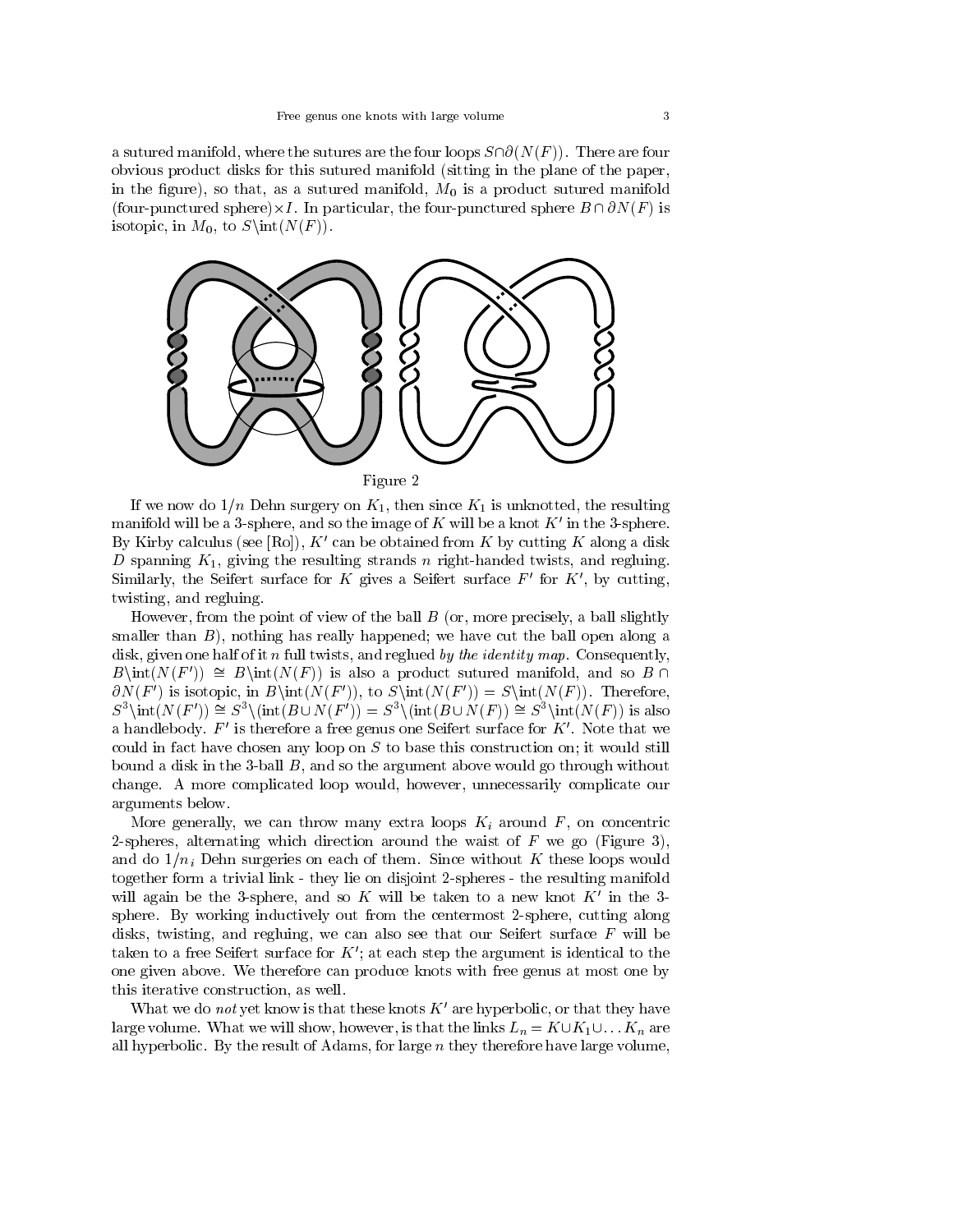and so when the  $n_i$  are all large,  $K'$  will have large volume (and, in particular, is therefore non-trivial, hence has free genus exactly one). This will complete the proof of our theorem.



THE LINKS  $L_n$  are hyperbolic: preliminaries

We now demonstrate that the links  $L_n$  have hyperbolic complement; that is, the compact manifolds  $M_n = S^3\int(N(L_n))$  have hyperbolic interior. By Thurston's Geometrization Theorem [Th2], we must show that

(1)  $X(L_n) = S^3 \in N(L_n)$  is irreducible,

(2)  $X(L_n)$  is  $\partial$ -irreducible, i.e.,  $\partial X(L_n)$  is incompressible in  $X(L_n)$ ,

(3)  $X(L_n)$  is atoroidal, i.e., an incompressible torus T in  $X(L_n)$  is parallel to  $\partial X(L_n)$ , and

(4)  $X(L_n)$  is anannular, i.e, any properly embedded incompressible annulus A in  $X(L_n)$  is  $\partial$ -parallel.

In this section we will set up a few additional assumptions and prove some preliminary results, which willallow us to develop the machinery to prove these assertions. The basic idea is that, since this is a proof by construction, we can (and will) make whatever assumptions we feel are necessary to bring a wide array of different tools to bear on the problem, from standard cut and paste arguments to homological intersection numbers to normal forms for words in a free group.

The main assumption we will need to make, in order to prove that the links  $L_n$  are hyperbolic, is that our underlying 2-bridge knot  $K$ , given by the continued fraction [2u, 2v], lying at the center of the links  $L_n$  has  $u, v \geq 2$ . Experimental evidence (finding hyperbolic structures using SnapPea [We]) suggests that in fact the links are always hyperbolic, without this added assumption, but some of our arguments will not go through in greater generality. We will also assume that  $n > 3$ , since this will, in the end, make the verification of condition  $(4)$  almost immediate. Again, experimental evidence suggests that this is not a necessary assumption.

Central to our proof that the knots obtained by  $1/n_i$  surgeries have free genus at most one was that the Seifert surface  $F$  for the knot  $K$  is disjoint from all of the added components  $K_i$ . In fact, each loop  $K_i$  bounds a disk  $D_i$  in  $S^3$  which meets F in an arc  $\alpha_i$  (Figure 4). We will assume that we have pushed these disks slightly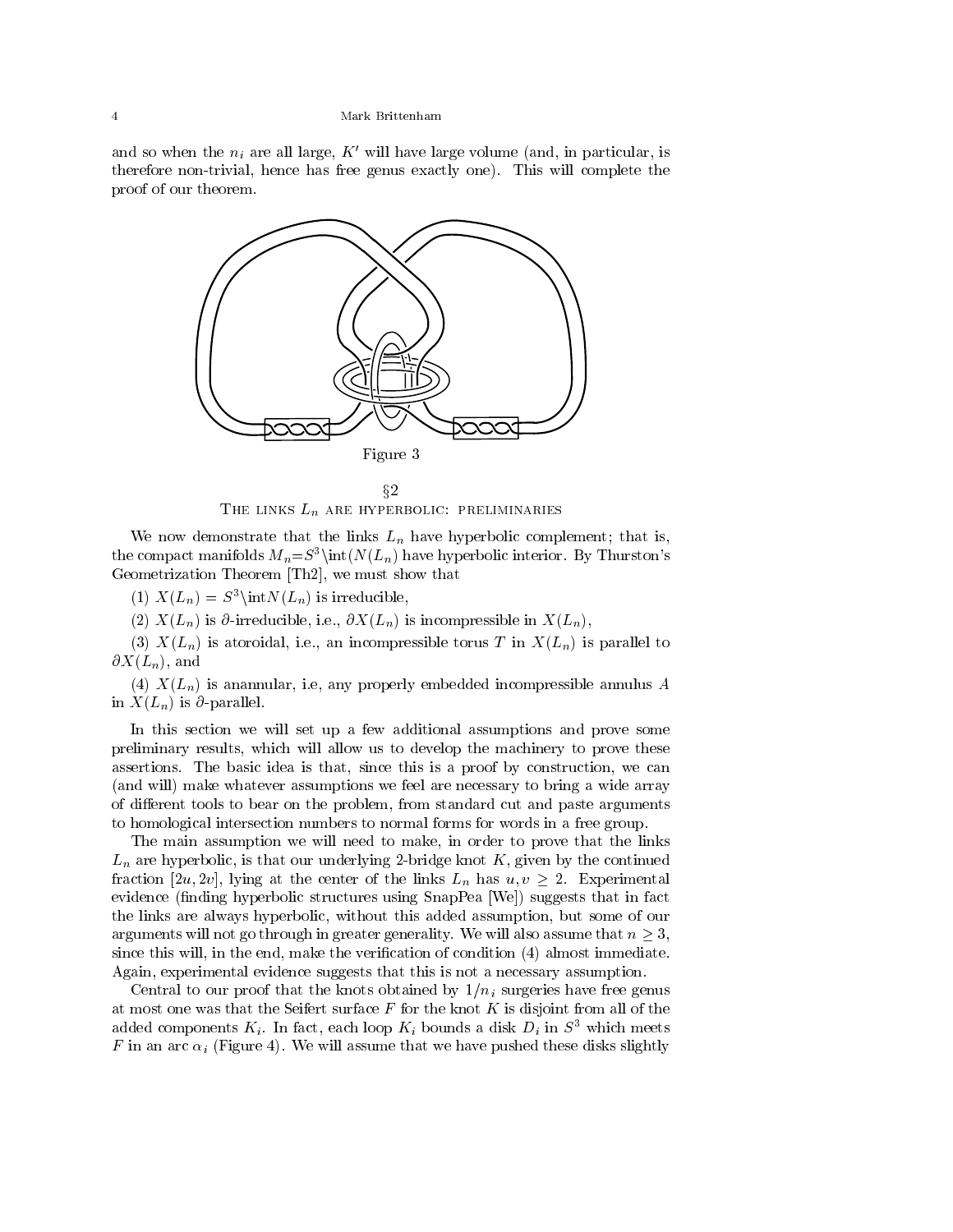off of one another, so that if  $i - j$  is even, then  $D_i$  and  $D_j$  are disjoint. When  $i - j$ is odd and  $j < i$ , then  $D_j \cap D_i$  consists of an arc  $\beta_{ji}$  contained in the interior of  $D_i$ . In particular,  $D_j \cap K_i$  is empty, and  $D_i \cap K_j$  consists of two points. Also, for each i,  $D_i \cap (F \cup D_1 \cup \ldots \cup D_{i-1})$  is a finite tree, consisting of parallel arcs  $\beta_{ii}$  each pierced by the arc  $\alpha_i$  exactly once (see Figure 4). The surface F is two-sided; we will arbitrarily assign it a normal orientation, and call one side of the surface  $F_{+}$ and the other side  $F_{-}$ . (Formally, we should think of this as being the two sides of  $\partial N(F)$  in  $X(L_n)$ , but we won't really make such a distinction.)





An important point to notice is that not only is  $S^3 \setminus F$  a handlebody (of genus 2), since F is a free Seifert surface, but  $S^3 \setminus (F \cup D_i \cup ... \cup D_n)$  is a handlebody (of genus 2), as well. This is because  $A_i = D_i \int \int F \cup D_1 \cup ... \cup D_{i-1}$  is an annulus. Therefore,  $X_i=S^3\in N(F\cup D_1 \cup ... \cup D_i)$  is homeomorphic to  $X_{i-1}=S^3\in N(F\cup D_1 \cup ... \cup D_i)$  $D_1 \cup \ldots \cup D_{i-1}$ ;  $X_{i-1} \setminus X_i$  is a solid torus neighborhood of  $A_i$ , so  $X_{i-1}$  is obtained from  $X_i$  by gluing this solid torus to  $\partial X_i$ , along an annulus. Pushing  $\partial X_i$  to  $\partial X_{i-1}$ through this solid torus gives an isotopy in  $X_{i-1}$  from  $X_i$  to  $X_{i-1}$ .

This fact will allow us to take an inductive approach to our proof of property (3). We will start with an alleged essential torus  $T$ , and argue that we can find a (possibly different) torus disjoint first from  $F$ , and then, inductively, from each of the disks  $D_i$ . After we are done we will have an essential torus disjoint from all of them, which therefore sits in a handlebody. But since a handlebody is atoroidal, this will give us our contradiction.

In the rest of this section we collect together several lemmas which will tell us that certain kinds of intersections of a torus with  $F$  and with the disks  $D_i$  are not possible.

**Lemma 1.** For every i, there is no essential embedded annulus A in  $S^3\int$  Int $N(F \cup$  $K_i$ ) with one  $\partial$ -component on  $F_{\pm}$  and the other  $\partial$ -component on  $\partial N(K_i)$ .

Proof. This is easiest to see using a slightly dierent picture of F (see Figure 5).  $\pi_1(F_+), \pi_1(F_-),$  and  $\pi_1(S^3\in K)(F) = \pi_1(H)$  are all free groups of rank two; using one of the bases depicted in Figure 5b (depending upon which of  $F_+, F_-$  we work with), we can see that, as subgroups of  $\pi_1(H) = F(a, b)$ ,  $\pi_1(F_+)$  is generated by a and ab), and  $\pi_1(r_-)$  is generated by b and ba. On the other hand,  $K_i$  can be represented by either *ab* or  $av_1$ , depending on the parity of  $i$ .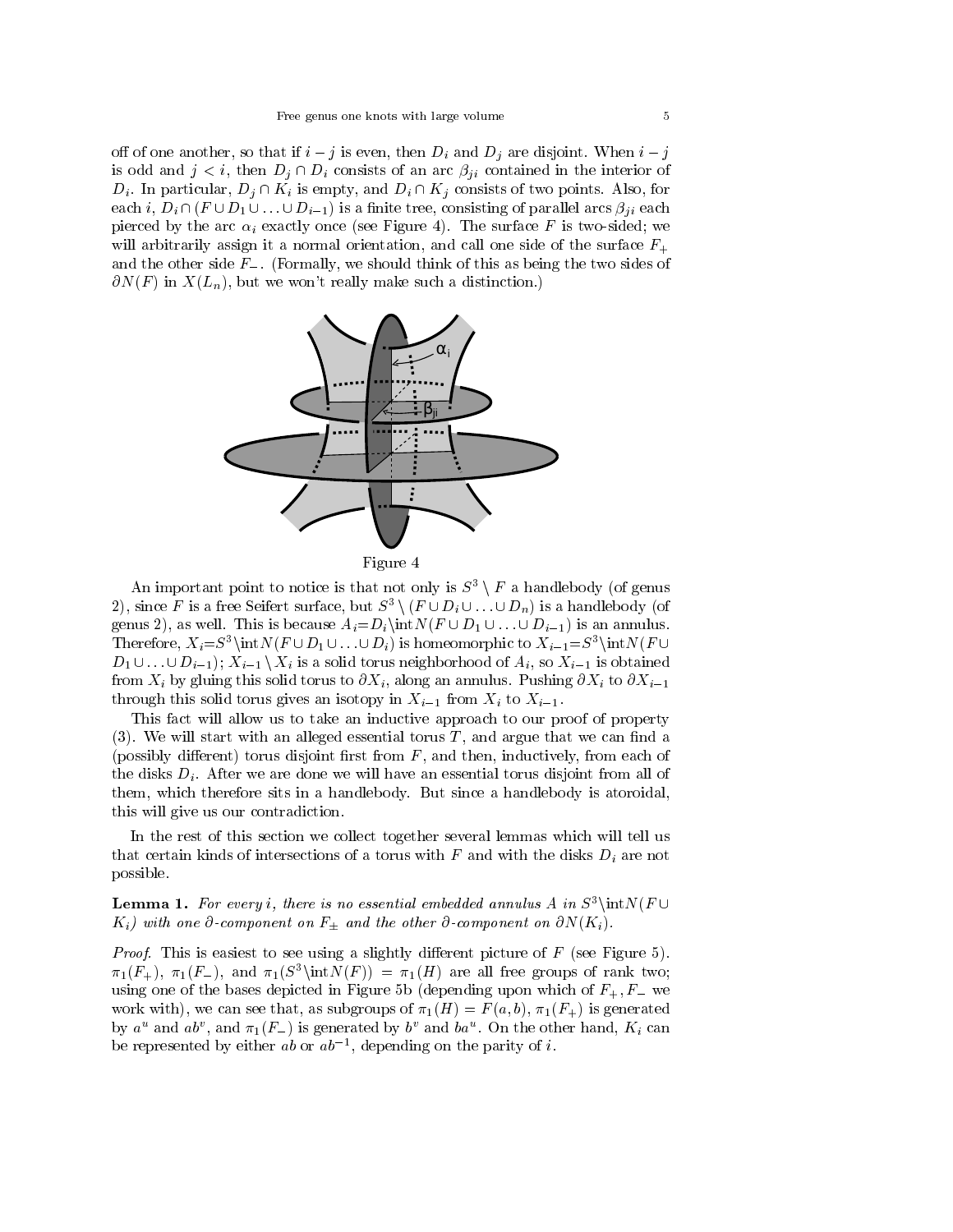Mark Brittenham



From the point of view of homotopy theory, an annulus described by the theorem gives a free homotopy from a loop representing a power of  $a\bar{v}^{\perp}$  to a loop representing an element of  $\pi_1(F_{\pm}),$  and so from the point of view of fundamental groups,  $(a\theta^{\pm})^{\alpha}$ , for some n, is conjugate in F  $(a, \theta)$  to a word in the subgroup generated by  $\{a^{\omega}, a\overline{b^{\omega}}\}$  or  $\{a^{\omega}b^{-1}, b^{\omega}\}$ .

Conjugation preserves exponent sums in a free group, and so in the first case the exponent sum for b will be  $\pm n = kv$ , so v divides n, while in the second case the exponent sum for a will be  $n = \kappa \, u$ , so a divides n. Since by our earlier hypothesis exponent sum for b will be  $\pm n = kv$ , so v divides n, while in the second case the exponent sum for a will be  $n = k'u$ , so u divides n. Since by our earlier hypothesis both u and v are greater than 2, we have  $|n| > 2$ , or  $n=$ only place in our proofs where these hypotheses on  $u$  and  $v$  will be used.)

But  $n=0$  implies that A meets  $\partial N(K_i)$  in a meridian loop (since the boundary is embedded), and so, capping  $A$  off with a meridian disk produces a disk  $D$  with boundary on  $F_{\pm}$ , meeting  $K_i$  in a single point. Since  $F_{\pm}$  is incompressible,  $\partial D$ bounds a disk in F which, together with D forms a 2-sphere in  $S^1$  meeting  $K_i$  in a single point, a contradiction (since a 2-sphere separates  $S^3$ ). Therefore,  $|n| \geq 2$ . <sup>t</sup> is incompressible,  $\partial D$ <br>
(e in  $S^3$  meeting  $K_i$  in a<br>
(e in  $S^3$  meeting  $K_i$  in a

A word in the free group  $F(a, b)$  is said to be in normal form [MCS] if the letters a and  $a^{-1}$ , and the letters  $b$  and  $b^{-1}$ , do not occur side by side. Every element of the free group  $F(a, b)$  has a unique normal form, which can be obtained by starting with a word representing the element and continually cancelling such adjacent pairs.

But the word  $x(a\theta^{\pm\gamma})^\gamma x^{-\gamma}$ , when put into normal form, must, since  $|n|\geq 2,$ contain one of the strings

$$
abab, baba, ab^{-1}ab^{-1}, b^{-1}ab^{-1}a ,b^{-1}a^{-1}b^{-1}a^{-1}, a^{-1}b^{-1}a^{-1}b^{-1}, ba^{-1}ba^{-1}, \text{ or } a^{-1}ba^{-1}b
$$

For example, for  $x(ab)^nx^{-1}$  with  $n \geq 2$ , one of the first two strings must appear. This can be proved by induction on the length of the normal word representing  $x$ . If we assume  $x$  is written in normal form, the only way the initial string  $abab$  of the center word, or the final abab, can be altered as we shorten our word to normal form is if x ends in  $a_{-}$ , or  $x_{-}$  begins with  $b_{-}$ . But then either  $x_{-}$  begins with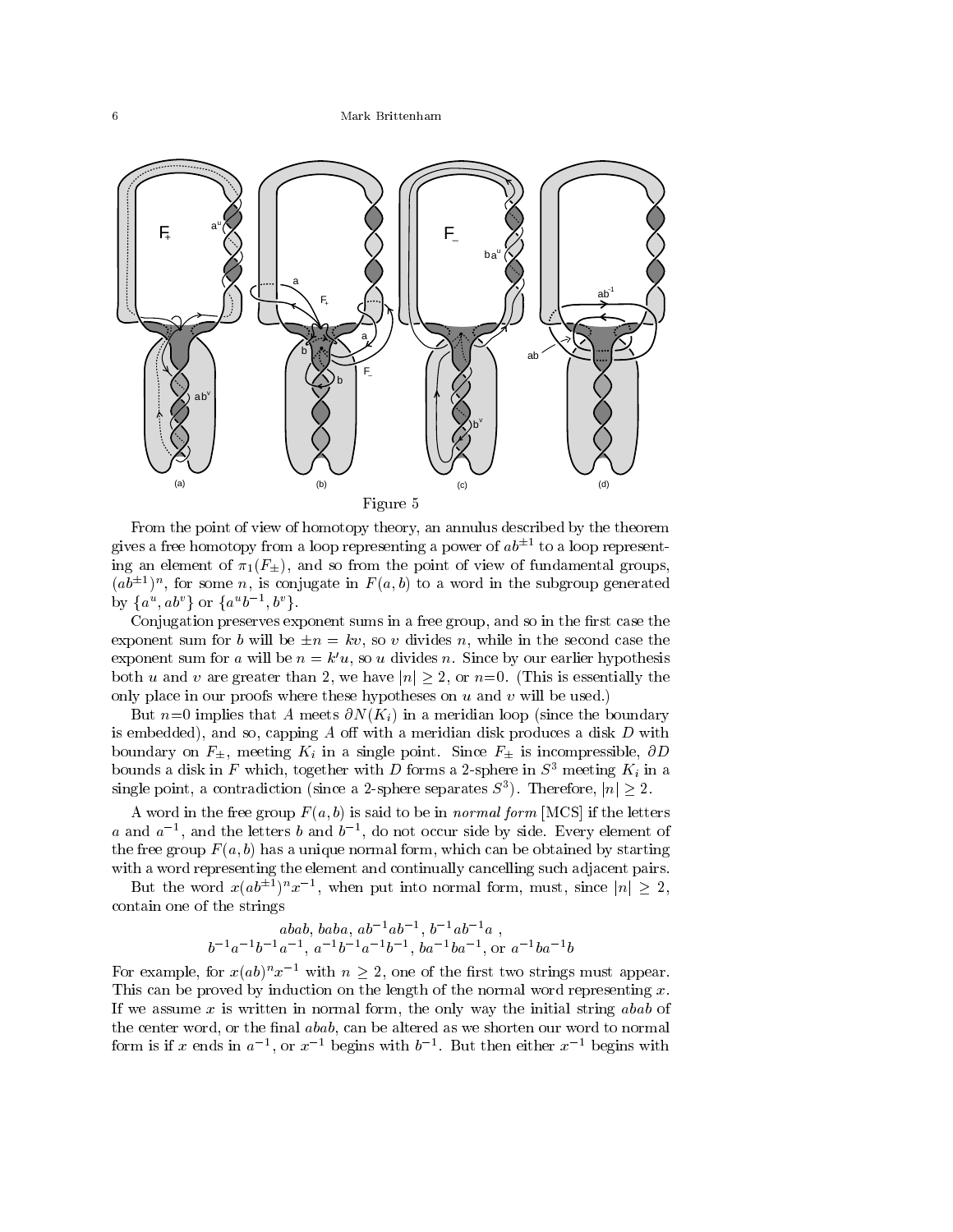$a$  or  $x$  ends with  $b$ , and so we can write

$$
x(ab)^n x^{-1} = ya^{-1}(ab)^n ay^{-1} = y(ba)^n y^{-1}
$$
 or  

$$
x(ab)^n x^{-1} = (z^{-1}b)(ab)^n (b^{-1}z) = z^{-1}(ba)^n z
$$

Then by induction (since the word length of the conjugating element has decreased), we are done; the base case  $x=1$  is obvious. The fact that in the inductive step ab became ba is not a problem, since our conclusion is symmetric in  $a$  and  $b$ ; we simply imagine making our initial statement symmetric in  $a$  and  $b$  as well. The other pairs of possibilities listed above occur for the other combinations of exponent of b and sign of n. Consequently, the normal form for our word  $x(a\theta^{\pm})^{\pm}x^{-1}$  contains both an  $a^{\pm 1}$  surrounded on both sides by b's, and a  $b^{\pm 1}$  surrounded on both sides by a's.

This word is, by our argument above, contained in one of the (free) subgroups generated by  $\{a^*, a v^*\}$  or  $\{ba^*, b^*\}$ . But this is impossible, because u and v are both at least 2. In the first case, every occurence of the letter  $b$  will come in the form  $(b^v)^k$ , since  $a^u$  contains no b's, and so it is impossible to have a single b surrounded by a's in the normal form for the word. In the second case, every occurence of the letter a will come in the form  $(a^u)^k$ , since  $b^v$  contains no a's, and so it is impossible to have a single  $a$  surrounded by  $b$ 's in the normal form for the word. Consequently, there can be no annulus running from  $\partial N(K_i)$  to  $F_{\pm}$ .  $\Box$ 

## **Lemma 2.** For every  $i \neq j$ , there is no essential annulus properly embedded in  $X(L_n)$  with one  $\partial$ -component on  $\partial N(K_i)$  and the other  $\partial$ -component on  $\partial N(K_i)$

Proof. Suppose we have such an annulus A; consider  $A \cap F \subseteq A$ . Since  $F \cap \overline{O}A = \emptyset$ and  $A\cap\partial F = \emptyset$ , this intersection consists of loops. Since F is incompressible, any loops which are trivial in A can be removed by disk swapping. Any remaining loops must all be parallel to  $\partial A$ ; if there are any, then an outermost such loop cuts off an annulus from A with one  $\partial$ -component on  $\partial N(K_i)$  or  $\partial N(K_j)$  and the other  $\partial$ -component on  $F_{\pm}$ , contradicting Lemma 1. So  $A \cap F = \emptyset$ . There are now two cases to consider:



Case 1:  $i - j$  is odd.

In this case, F,  $K_i$ , and  $K_j$  are as in Figure 6. There is a loop  $\gamma$  in F which has homological linking numbers (in  $S^{\pm}$ ) 2 with  $K_i$  and 0 with  $K_j$ .  $\partial A\|\partial N(K_i)$  is a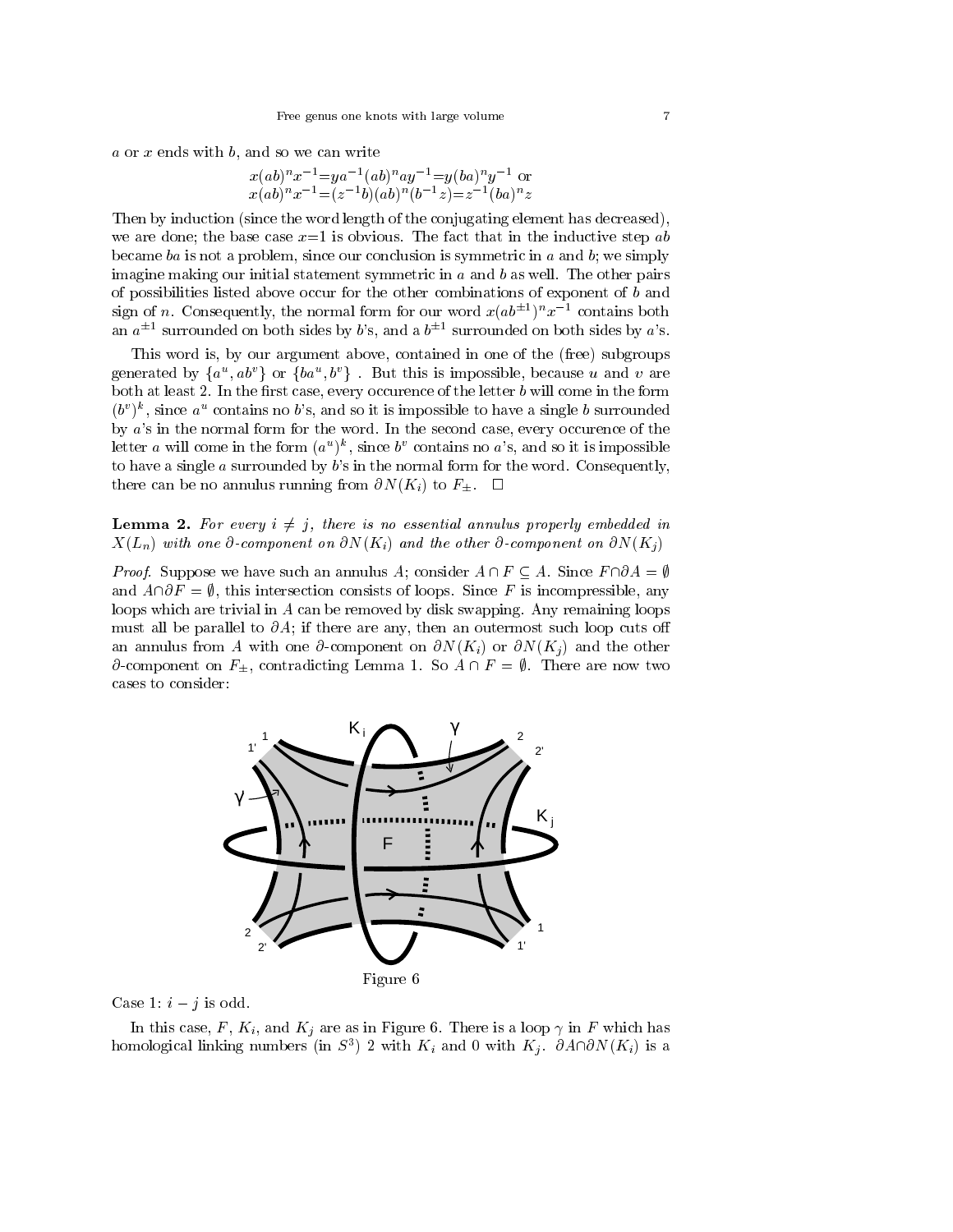curve of some slope  $a_i/b_i$  on  $\partial N(K_i)$ , and  $\partial A \cap \partial N(K_j)$  is a curve of slope  $a_j/b_j$  on  $\partial N(K_i)$ . But since  $A\cap F = \emptyset$ , we have  $A\cap \gamma = \emptyset$ , and so A represents a homology in the complement of  $\gamma$  between its two boundary curves. But these boundary curves represent the homology classes  $b_i [K_i] = 2b_i$  and  $b_j [K_j] = 0b_j = 0$ , and so  $b_i = 0$ . Similarly, a curve  $\gamma'$  can be found with the appropriate linking numbers, showing that  $b_j = 0$ . This implies that both  $\partial$ -components of A are meridian loops; capping off with meridian disks gives us a 2-sphere in  $S^3$  meeting each of the loops  $K_i, K_j$ exactly once, a contradiction. Therefore, the annulus A cannot exist. Case 2:  $i - j$  is even.

We may assume  $j < i$ , and so, setting  $k = i - 1$ ,  $j < k < i$ . We then have a situation like in Figure 7. Consider  $A \cap D_j \subseteq D_j$ . There is an arc of  $F \cap D_j = \alpha_j$ between the two points of  $K \cap D_j$ , and since A misses F, it misses  $\alpha_j$ .  $A \cap D_j$ therefore consists of trivial arcs, trivial loops, and loops surrounding the arc  $\alpha_i$ Innermost trivial loops can be removed by disk swapping with the corresponding disk in A, and outermost trivial arcs can be removed since A is  $\partial$ -incompressible. Note that this implies that  $A\cap\partial N(K_j )$  misses  $\partial D_j$ , and so represents a longitude of  $\partial N(K_i)$ .



This leaves loops travelling around  $\alpha_j$ ; they must all be parallel to  $\partial D_j = K_j$ , and therefore all parallel to one another. These loops must be non-trivial on A, since otherwise we can use the disk bounded by an innermost trivial loop on  $A$ , together with the annulus in  $D_j$  that the loop cuts off to build a disk  $D'$  disjoint from F with  $\partial D' = K_j$ . But this contradicts the fact that  $K_j$  has homological intersection number 2 with one of the two loops  $\gamma$ ,  $\gamma'$  from Figure 6. Then we can use the loop in A closest to the  $\partial$ -component on  $\partial N(K_i)$ , cutting off an annulus from A, together with the annulus in  $D_i$  that it cuts off, to build a new annulus A' between  $\partial N(K_i)$  and  $\partial N(K_j)$ . Since both boundary components are essential, and lie on distinct  $\partial$ -tori, A' is essential. We can then push this annulus off of  $D_i$ to make it disjoint. Setting  $A = A'$ , we can therefore assume that  $A \cap D_i = \emptyset$ .

Technically, this new annulus might hit some of the loops  $K_r$  for  $r < j$ ; what we will actually show, therefore, is that there can be no essential annulus in  $X(K \cup$  $K_i \cup K_k \cup K_i$  = X. This will suffice, since our original annulus A would be essential in this manifold, as well; any compressing disk for A in X could be pushed off of  $F$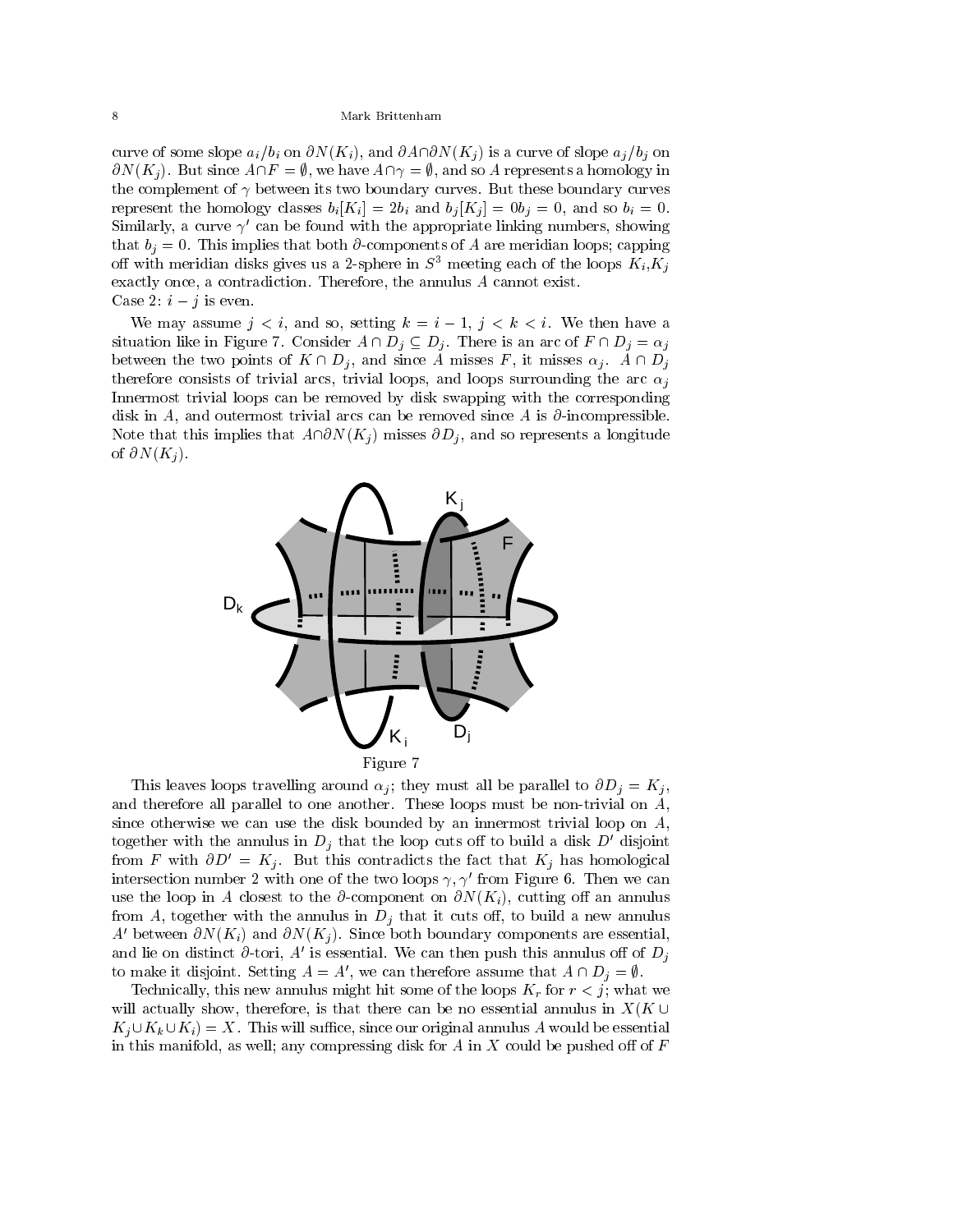by disk swapping, since  $A\cap F = \emptyset$ , giving us a disk D' as in the previous paragraph, a contradiction. Since A has its  $\partial$ -components on distinct  $\partial$ -tori, there can be no  $\partial$ -compressing disks, either.



Now consider  $A \cap D_k$  (Figure 8). A is disjoint from  $\partial D_k = K_k$ , and since  $K_j$ meets  $D_k$  in a pair of points, and  $A \cap \partial N(K_j)$  is a longitude,  $A \cap D_k$  consists of circles plus a single arc  $\alpha$  joining the two points of  $K_i \cap D_k$ . Thinking of this arc as being in the annulus  $D_k\int N(F \cup D_j)$ , it is  $\partial$ -parallel, and so simply goes to the right or left around the tree  $D_i \cap (F \cup D_i)$ , say right.

But in A,  $\alpha$  is  $\partial$ -parallel, since it joins a component of  $\partial A$  to itself, and so cuts off a disk  $\Delta$  from A, which is therefore disjoint from F (since A is).  $\Delta \cap \partial N(K_i)$ is an arc of a longitude, running above or below the disk  $D_k$ , say above. But from the figure,  $\partial \Delta$  has linking number 1 with a loop  $\gamma$  in F; this loop would therefore have to meet the disk  $\Delta$ , a contradiction.  $\square$ 

$$
\S 3
$$
 **THE LINKS**  $L_n$  **ARE HYPERBOLIC: PROOFS**

We now verify the four properties needed to show that the links  $L_n$  are hyperbolic. We work under the assumptions that  $n \geq 3$ , and the base knot K has  $u, v \geq 2$ .

#### **Proposition 1.**  $X(L_n)$  is irreducible: every embedded 2-sphere bounds a 3-ball.

*Proof.* Suppose S is a reducing sphere for  $X(L_n)$ .  $S \subseteq X(L_n) \subseteq S^2$ , and in S<sup>3</sup>, , and the contract of the contract of the contract of the contract of the contract of the contract of the contract of the contract of the contract of the contract of the contract of the contract of the contract of the con S bounds a 3-ball  $B_1, B_2$  on each side. So we must have  $L_n \cap B_i \neq \emptyset$  for each i, otherwise  $B_i \subseteq X(L_n)$ . One of these 3-balls contains K, say  $B_1$ .<br>F  $\subseteq X(L_n)$  is incompressible, since a compressing disk for F in  $X(L_n)$  would

be a compressing disk in  $X(K)$ . By a standard argument, we can then make S disjoint from F: for any innermost loop of  $S \cap F$  in F, we can surger S along the corresponding disk in  $F$ , creating a pair of 2-spheres, at least one of which must still be a reducing sphere for  $X(L_n)$ , with fewer circles of intersection with F. Therefore,  $F \subseteq B_1$ , since  $\partial F = K \subseteq B_1$ . But each component  $K_i$  of  $L_n$  has non-zero linking number with some loop  $\gamma$  on F (Figure 8); in particular,  $K_i \cup \gamma$ is a nonsplit link. But  $K_i \cup \gamma$  is disjoint from S, and so is completely contained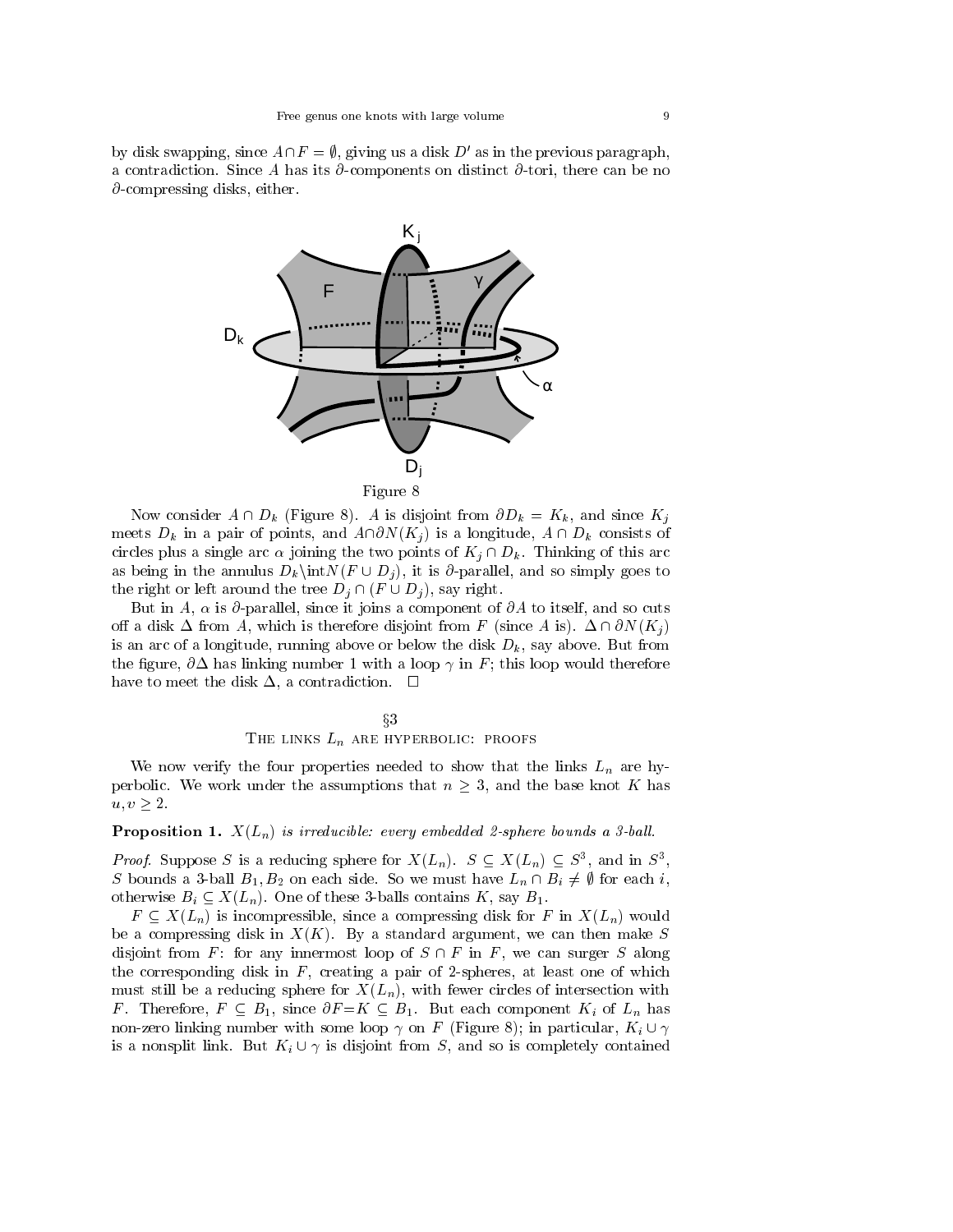in either  $B_1$  or  $B_2$ . Since  $\gamma \subseteq F \subseteq B_1$ , we have  $K_i \subseteq B_i$  for each i. Therefore,  $L_n \subseteq B_i$ , and so  $L_n \cap B_2 = \emptyset$ , a contradiction. So no reducing spheres exist.  $\Box$ 

**Proposition 2.**  $X(L_n)$  is  $\partial$ -irreducible:  $\partial X(L_n)$  is incompressible in  $X(L_n)$ .

Proof. Suppose D is a compression  $\Omega$  is income  $\alpha = \lambda - \mu$  , since  $\alpha = \lambda - \mu$  is incompression of in  $X(K)$  - K is a non-trivial knot -  $\partial D$  must lie on  $\partial N(K_i)$  for some i. It therefore represents a curve of slope  $a_i/b_i$  on  $\partial N(K_i)$ . Since F is incompressible and disjoint from  $N(K_i)$ , D and F meet in loops trivial on both, and so we can make D and F disjoint by disk swapping. But then D is disjoint from the loop  $\gamma$  of the previous proof, and so  $\partial D$  is null-homologous in the complement of  $\gamma$ . Since  $\partial D$  represents  $b_i[K_i] = b_i$  in  $H_1(X(\gamma))$ , we have  $b_i = 0$ , so  $\partial D$  is a meridian loop on  $\partial N(K_i)$ . Capping off with a meridian disk, we get a 2-sphere in  $S^3$  meeting  $K_i$  in a single point, a contradiction. So  $D$  does not exist.  $\quad \Box$ 

**Proposition 3.**  $X(L_n)$  is atoroidal: every incompressible torus in  $X(L_n)$  is  $\partial$ parallel.

 $P$ riof. Suppose T is an incompressible torus in  $P$  if  $\{Ln\}$  and suppose  $\{Ln\}$ contradiction, that it is not  $\partial$ -parallel. Since F is incompressible in  $X(K)$  and disjoint from  $L_n$ , it is also incompressible in  $X(L_n)$ , and by a standard disk swapping argument we can make  $T \cap F$  consist of loops that are essential on both T and F.

Consider  $T \cap F \subseteq F$ . The loops fall into two types: those that are parallel to  $\partial F$ , and those that are not (which are all parallel to one another, however, since  $F$  is a once-punctured torus). We begin by showing that we can use  $T$  to find a different, essential, torus disjoint from  $F$ .

Of the  $\partial$ -parallel loops, the outermost (i.e.,  $\partial F$ -most) loop cobounds an annulus A with  $\partial F$ , and we can use this annulus to isotope T (in  $S^{\pm}$ ; in fact, in  $X(L_n \setminus K)$ ) across  $\partial F = K$  to a torus  $T' \subset X(L_n)$  (see Figure 9).



**Lemma 3.**  $T'$  is incompressible and not  $\partial$ -parallel in  $X(L_n)$ . Proof. If this is not the case, then one of two things is true: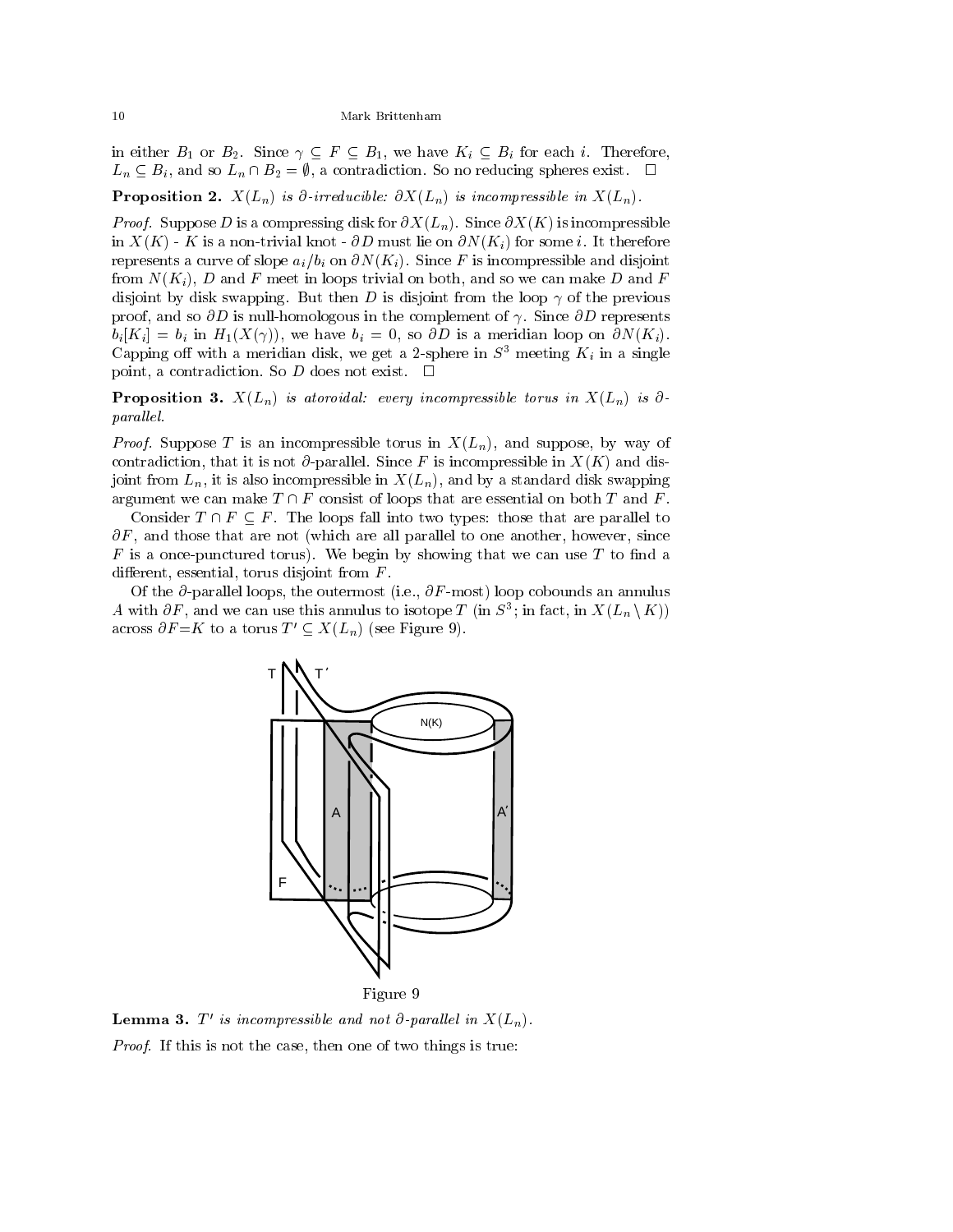(1)  $T'$  is  $\partial$ -parallel.

In this case, if T' is parallel to  $\partial N(K)$ , then the 'dual' annulus joining T' to  $\partial N(K)$ (Figure 9) would cut the product region between T' and  $\partial N(K)$  into a solid torus. By pushing  $T'$  back across K using A', we can then see that our original T bounds a solid torus, a contradiction. But if T' is parallel to  $\partial N(K_i)$ , then A' lies outside of the product region, and the annulus A' together with an annulus in  $\partial N(K)$  and an annulus in the product region between  $T'$  and  $\partial N(K_i)$  can be stitched together to form an annulus between  $\partial N(K)$  and F, contradicting Lemma 1. So this case cannot occur.

(2) T' is compressible in  $X(L_n)$ , via a compressing disk D.

Compressing T' along D produces a 2-sphere  $S \subseteq X(L_n)$ . Since  $X(L_n)$  is irreducible by Proposition 1, S bounds a 3-ball in  $X(L_n)$ . This 3-ball either contains  $T'$ , or its interior is disjoint from  $T'$ . Therefore,  $T'$  either lies in a 3-ball  $B_0$ containing D, or bounds a solid torus  $M_0$  containing D (Figure 10). Also, since  $I \subseteq \Lambda(L_n) \subseteq S^{\dagger}$ , I separates  $\Lambda(L_n)$ .

The dual annulus A' is incompressible in  $X(L_n)|T'$ , since  $\partial A' \cap \partial N(K)$  is an essential loop in  $\partial N(K)$ , hence in  $X(L_n)$ . If D and A' lie on the same side of T', then  $D \cap A' \subseteq A'$  consists of loops and arcs. Since A' is incompressible, all of the loops are trivial, and since D is disjoint from  $\partial N(K)$ , no arc joins the two  $\partial$ -components of A', and so all are  $\partial$ -parallel. By disk-swapping, we can remove the loops of intersection, and by using the disk cut off by an outermost arc, we can  $\partial$ -compress D to two disks, at least one of which must still be a compressing disk. After replacing  $D$  by one of these disks and continuing, we can eventually find a compressing disk disjoint from  $A'$ , which we will still call  $D$ .



If T' bounds  $M_0$ , then since  $M_0$  must be disjoint from K it is also disjoint from the interior of A' (Figure 10), i.e., A' lies outside of  $M_0$ . The loop  $\partial A' \cap T'$ must represent a generator of  $\pi_1(M_0)$ ; otherwise the loop is meridional and so A' together with a meridian disk of  $M_0$  form a compressing disk for  $\partial N(K)$  in  $X(L_n)$ , a contradiction, or the loop represents a non-trivial multiple of the generator, and so  $A'$  represents an isotopy of K to a non-trivial cable of the core of the solid torus  $M_0$ , contradicting the fact [HT] that, for  $|u|, |v| \geq 2$ , the 2-bridge knots with continued fraction  $[2u, 2v]$  are hyperbolic. Therefore, when we push T' back to T along A', we see that T is parallel to  $\partial N(K)$ , a contradiction.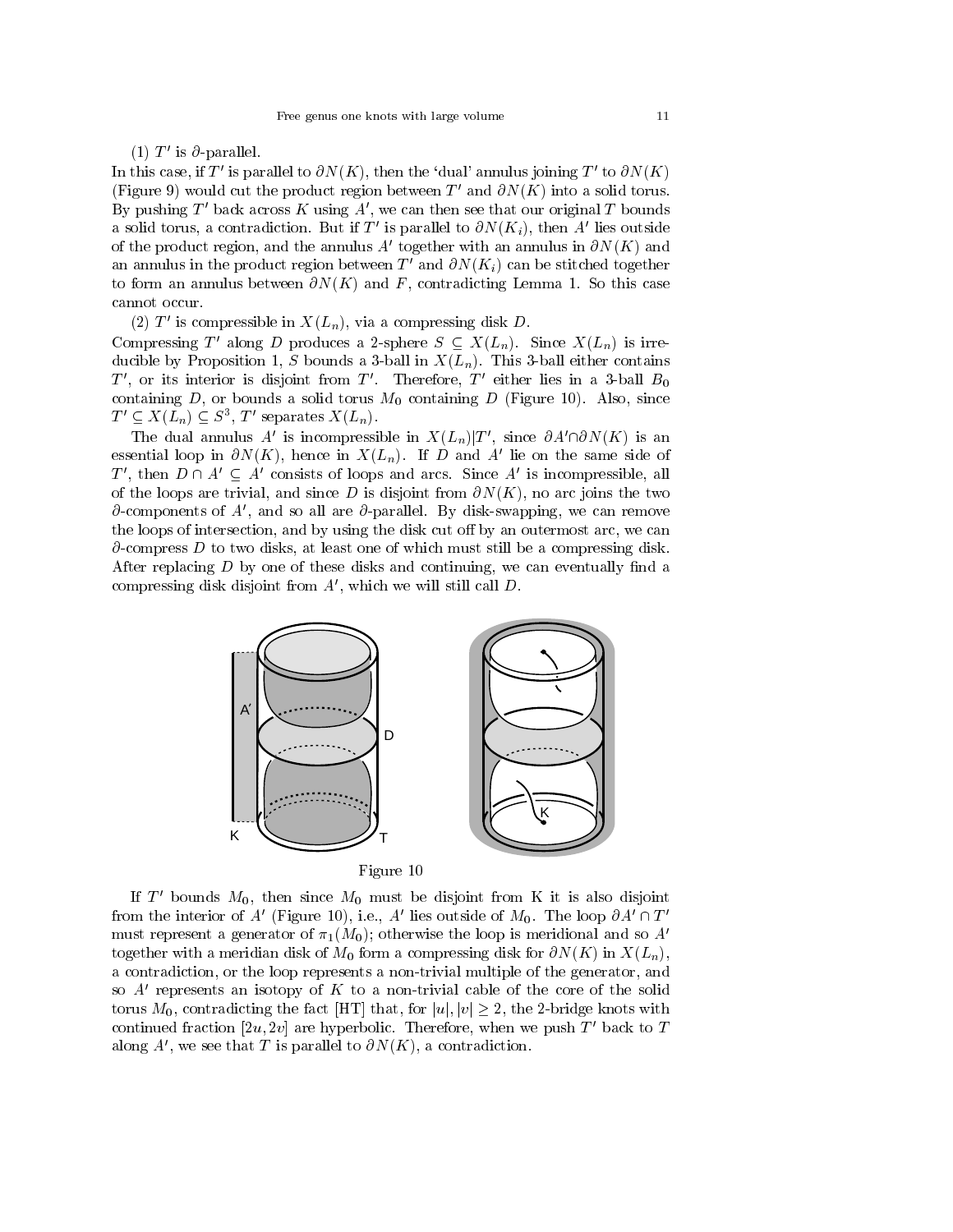If T' is contained in a 3-ball  $B_0$ , then since K is disjoint from  $B_0$ , D and A' lie on the same side of  $T'$ , and so we may assume, by the above argument, that they are disjoint. But then when we push T' back across  $\partial N(K)$  via A', the compressing disk D persists, so T is compressible, a contradiction. So this case also cannot  $occur.$   $\square$ 

Therefore, pushing  $T$  across  $A$  to  $T'$  will always result in another incompressible, non- $\partial$ -parallel torus in  $X(L_n)$ . Continuing for all of the  $\partial$ -parallel loops of  $T \cap F$ , we arrive at a new essential torus, which we will still call T, having no loops of intersection with F parallel to  $\partial F$ , i.e., all loops of intersection are non-separating on  $F$ . These loops cut  $T$  into annuli, and  $F$  into annuli and a once-punctured annulus. Since T is separating, none of the annuli in  $F$  run from one side of  $T$  to the other. One of the boundary components of the once-punctured annulus is the longitude of  $\partial N(K)$ . Note that F and T cannot meet in a single loop  $\gamma$ ; since such a loop is non-separating on  $F$ , a loop in  $F$  meeting  $\gamma$  in a single point is a loop meeting  $T$  in a single point, implying that  $T$  is not separating. In fact, this implies that  $F$  and  $T$  meet in an even number of loops, since otherwise the same loop will meet  $T$  in an odd number of points, implying they have non-zero homological intersection number, so T is non-trivial in  $H_2(S^*),$  a contradiction.  $F/I$  therefore consists of an odd number of annuli and a once-punctured annulus.

Because  $X(K)$  is hyperbolic, T, thought of as sitting in  $X(K)$ , must be either compressible or  $\partial$ -parallel. It cannot be  $\partial$ -parallel, however, since then the once-punctured annulus component  $P$  of  $F|T$  would have to live in the product region  $I \times I$  between  $I$  and  $\partial N(\mathbf{A})$ .  $P$  must therefore be compressible in  $I \times I$ (since its fundamental group, being non-abelian, cannot inject), implying that  $F$  is compressible in  $X(K)$ , a contradiction.

We also know that since  $I \subseteq A(L_n) \subseteq A(K) \subseteq S^2$ , T bounds a solid torus  $M_0$ in  $S^{\pm}$ . In fact, T must either bound a solid torus in  $A(X)$ , or  $K$  must lie in a 3-ball in a solid torus with boundary  $T$ . For if not, then  $T$  cannot bound a solid torus on both sides  $(K$  would be disjoint from one of them). T is therefore the boundary of a neighborhood of a non-trivial knot, and so is incompressible on the side away from  $M_0$ . Therefore K lies in  $M_0$  and T is incompressible on the side away from K. But K is not isotopic in  $M_0$  to the core C of  $M_0$ , since T is not  $\partial$ -parallel in  $X(K)$ , and C is a non-trivial knot (since T is the incompressible boundary of  $X(C)$ ). So either T is incompressible in  $X(K) \cap M_0 = M_0\setminus \text{int}N(K)$ , so K is a satellite knot (and therefore not hyperbolic, a contradiction), or T is compressible in  $X(K) \cap M_0$ , and so K misses a meridian disk for  $M_0$  (the only compressing disk we could have). So either  $M_0 \subseteq X(K)$ , or  $K \subseteq M_0$  and misses a meridian disk for  $M_0$ .

If  $M_0 \subseteq X(K)$  and  $T \cap F \neq \emptyset$ , then there must be at least one annulus of  $F|T$ in  $M_0$ , so there exists an outermost such annulus A. If we split T open along A and glue two parallel copies of A onto the resulting annuli, we obtain two new tori  $T_1$  and  $T_2$  in  $X(L_n)$ , each bounding a solid sub-torus in  $X(K)$  (see Figure 11), and joined to F by 'dual' annuli  $A_1$  and  $A_2$ . Neither of these tori can be  $\partial$ -parallel in  $X(L_n)$ , otherwise the argument of Lemma 3 will find an annulus contradicting Lemma 1. If  $T_1$  is compressible, by a compressing disk  $D_1$ , then since  $T_1$  is disjoint from F we can by the usual disk-swapping process make  $D_1$  disjoint from F as well. If  $D_1$  and  $A_1$  lie on the same side of  $T_1$ , then  $D_1 \cap A_1 \subseteq A_1$  does not contain an essential loop, since otherwise the sub-annulus cut off in  $A_1$  parallel to F together with the the subdisk cut off in  $D_1$  would give a (singular) compressing disk for F,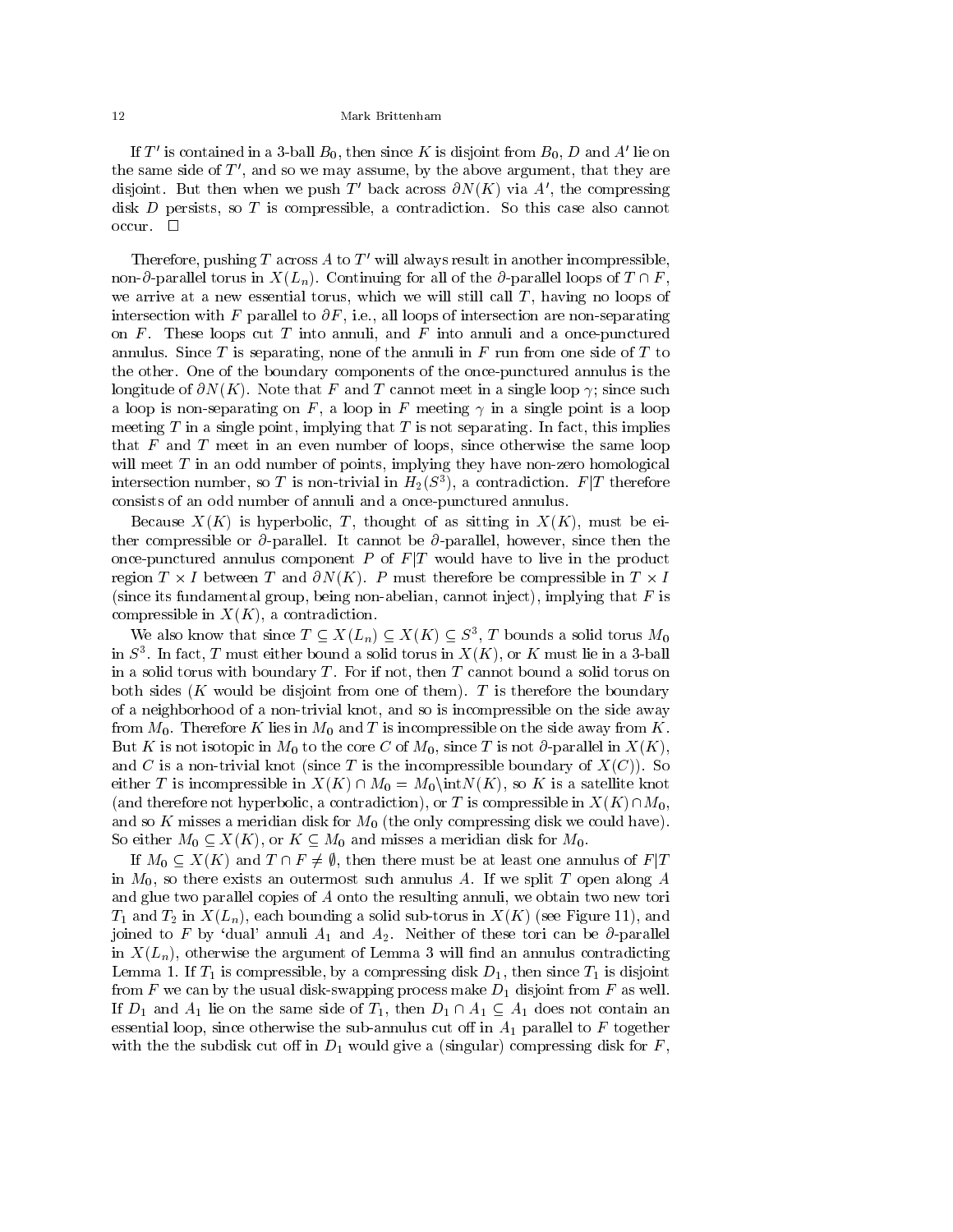a contradiction. Therefore by the same process used in the proof of Lemma 3, we can make  $D_1$  disjoint from  $A_1$  as well.



Figure 11

But then, as in Lemma 3, either  $T_1$  bounds a solid torus  $M_1$  in  $X(L_n)$ , and  $A_1$ lies on the opposite side of  $T_1$  (since F does), or  $T_1$  lies in a 3-ball  $B_1$ , and  $D_1$ and  $A_1$  lie on the same side of  $T_1$ . But in the first case, this solid torus must then be identical to the one we see inside of  $M_0$  in Figure 11, and so we can use this solid torus to isotope the annulus of  $T|F$  in  $T_1$  across F, reducing the number of components of  $T \cap F$ . In the second case, since  $D_1$  and  $A_1$  are disjoint,  $D_1$ ,  $A_1$ , and an annulus in  $T_1$  between their  $\partial$ -components together form a compressing disk for  $F$ , a contradiction. In this case, therefore, we can always reduce the number of components of  $T \cap F$ .<br>If  $K \subseteq M_0$  and misses a meridian disk D for  $M_0$ , and  $T \cap F \neq \emptyset$ , then by the

incompressibility of F and the irreducibility of  $X(K)$  we can isotope D rel  $\partial D$  to remove any circles of intersection with F.  $D \cap F$  must still then be non-empty, since otherwise D together with an annulus in T between  $\partial D$  and a component of  $T \cap F$  gives a compressing disk (in  $X(K)$ ) for F. In particular, the loops of  $T \cap F$ are not meridians for  $M_0$ ; otherwise, by isotopy we could make  $\partial D$  (and therefore D) disjoint from F. By an isotopy of F in  $X(L_n)$ , we can assume that these loops meet  $\partial D$  minimally.

If  $T \cap F$  has only two components, then  $F \cap M_0$  consists of a once-punctured annulus P, with two  $\partial$ -components on  $\partial M_0$ , and the other  $\partial$ -component equal to K. Loops of  $P \cap D \subseteq D$  can be removed by disk swapping, since  $P \subseteq F$  is incompressible in  $X(K) \cap M_0$ ;  $P \cap \partial M_0$  consists of loops essential in F. Then  $P \cap D$ consists of arcs; an outermost such arc  $\alpha$  must join distinct  $\partial$ -components of P together, since  $T/P$  consists of a pair of annuli, each of whose  $\partial$ -components come from distinct components of  $\partial P$ . But then the outermost disk this arc cuts off, together with the annulus in T, can be used to build a disk  $D'$  with  $\partial D' \subseteq F$ (Figure 12). Since F is incompressible,  $\partial D'$  bounds a disk in F. But since  $\alpha$  joins distinct components of  $\partial P$ ,  $\alpha$  cuts P into an annulus, one of whose  $\partial$ -components is  $\partial D'$ , implying that F is a disk, a contradiction. So  $T \cap F$  must have more than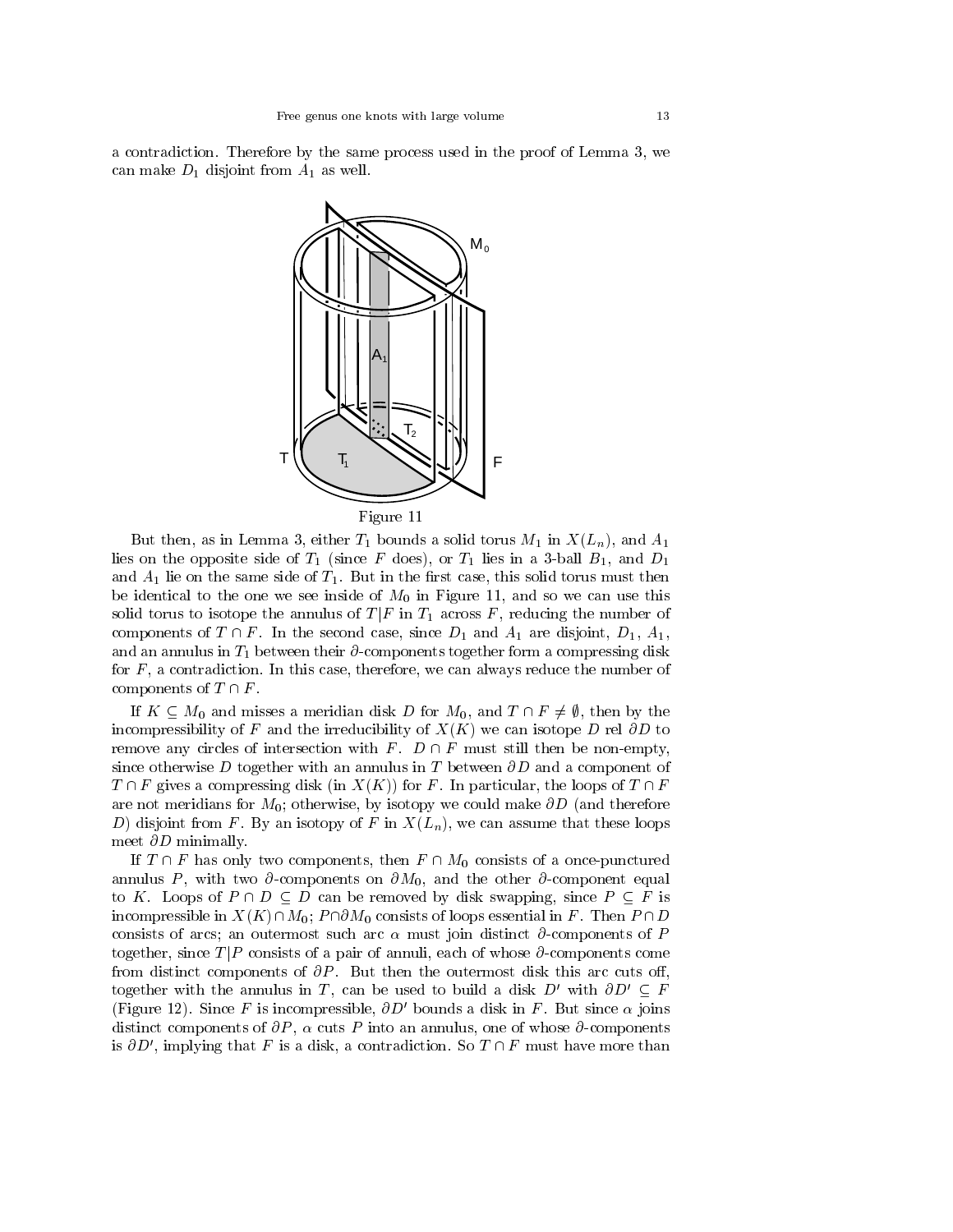two components.



If  $T \cap F$  consists of more than two components, then there is at least one annulus component of  $F \cap M_0$ . An outermost such annulus cuts a solid torus  $M_1$  off from  $M_0$ . If  $M_1$  does not contain K, then we can apply the argument given above for the case that  $M_0 \subseteq X(K)$  to show that we can reduce the number of components of  $T \cap F$  by an isotopy of T. If  $M_1$  does contain K, then it also contains P, and so we have a situation identical to the one in the previous two paragraphs; the meridian disk for  $M_1$  is a sub-disk of D, and so misses K. This will lead us to the same contradiction.

Therefore, we can either replace T with an essential torus  $T_1$  disjoint from F, or reduce the number of components of  $T \cap F$  by an isotopy of T in  $X(L_n)$ . Eventually, therefore, we can find an essential torus T with  $T \cap F = \emptyset$ .

Once we have found an essential torus T with  $T \cap F = \emptyset$ , we turn our attention to  $T \cap D_1$ , where  $D_1$  is the disk of Section 1 bounding  $K_1 \subseteq L_n$ . Since T is disjoint from F and  $K_1$ , after removing trivial circles of intersection in  $D_1$ , which are therefore trivial on T, as well,  $T \cap D_1$  consists of loops which miss the arc  $F \cap D_1$ , so all of the loops are parallel, in  $D_1$ , to  $\partial D_1=K_1$ . The outermost such loop cuts off an annulus  $A_1$  from  $D_1$  (Figure 13), which we use as in Lemma 3 to push T across  $K_1$  to a new torus T' in  $X(L_n)$ .



**Lemma 4.**  $T'$  is incompressible and not  $\partial$ -parallel in  $X(L_n)$ .

*Proof.* Most of our arguments follow the same line as the proof of Lemma 3. If  $I$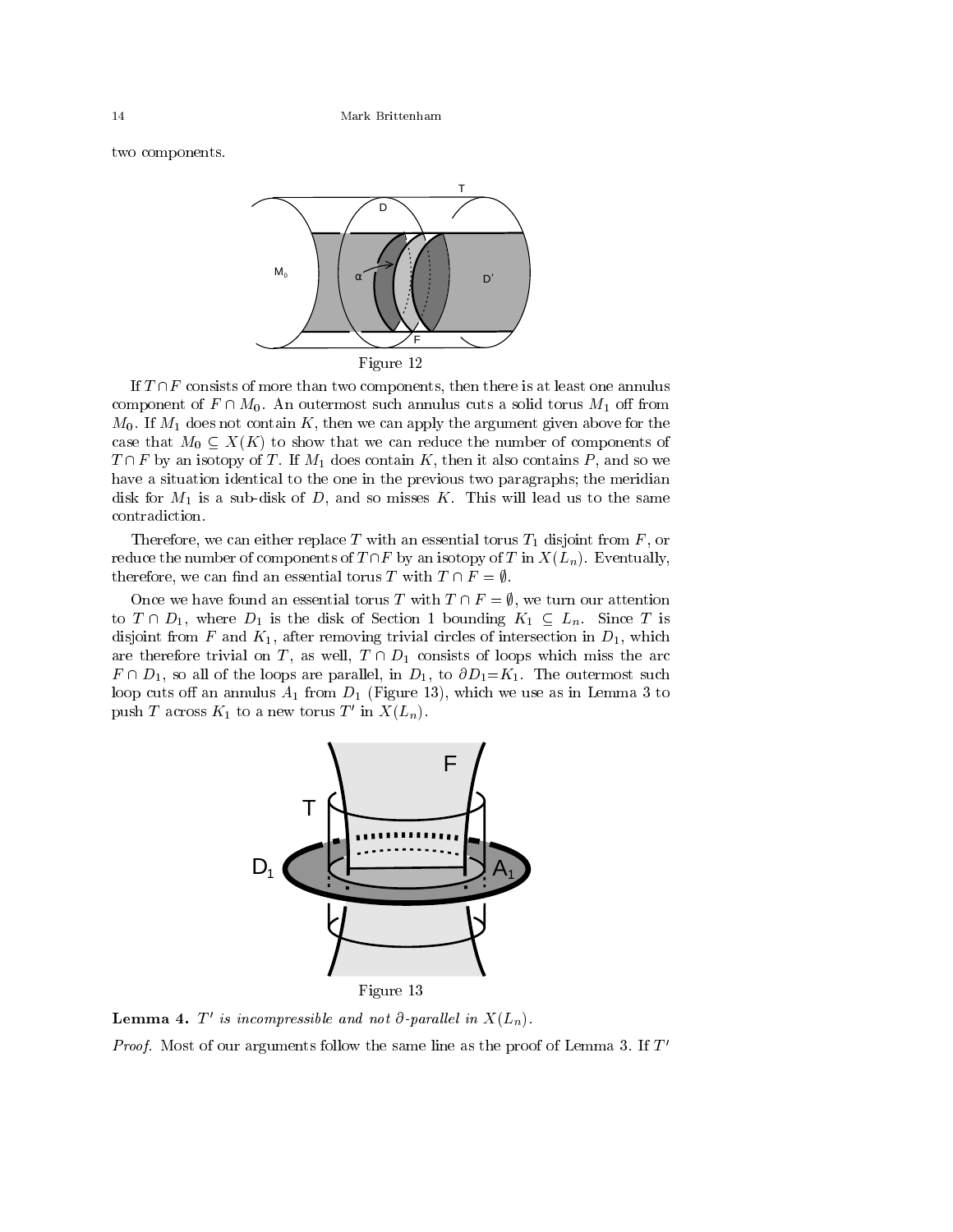is parallel to  $\partial N(K_i)$ , then if  $i \neq 1$ , we can use the dual annulus  $A'_1$  from T' to  $\partial K_1$  together with an annulus in the product region to build an annulus in  $X(L_n)$ between  $\partial N(K_1)$  and  $\partial N(K_i)$ , contradicting Lemma 2. If T' is parallel to  $\partial N(K)$ , then  $A_1'$  together with an annulus in the product region and an annulus in  $\partial N(K)$ gives an annulus in  $X(L_n)$  between  $\partial X(K_1)$  and F, contradicting Lemma 1. And if T' is parallel to  $\partial N(K_1)$ , then the dual annulus  $A'_1$  splits the product region into a solid torus; pushing  $T'$  back to T along  $A'_1$  essentially preserves this solid torus, implying that T bounds a solid torus in  $X(L_n)$ , a contradiction. So T' is not  $\partial$ -parallel.

If T' is compressible, then either T' bounds a solid torus  $M_1$ , or T' is contained in a 3-ball  $B_1$  in  $X(L_n)$ . If T' bounds  $M_1$ , then as before  $M_1$  is disjoint from the interior of  $A'_1$ . Note also that  $M_1$  is disjoint from F, since  $T \cap F = \emptyset$  and  $M_1$  does not meet  $\partial F = K$ . As before,  $\partial A_1' \cap M_0 = \gamma_1$  must represent a generator of  $\pi_1(M_1)$ . Otherwise, either  $\gamma$  is a meridian  $M_1$ , and a meridian disk together with  $A'_1$  gives a disk with boundary  $K_1$  disjoint from F, implying that  $K_1$  has linking number zero with every loop in F, a contradiction, or  $\gamma_1$  represents a non-trivial multiple of the core C of  $M_1$ , so  $\gamma_1$ , and therefore  $K_1$ , is homologous to a multiple r of C in the complement of  $F$ , implying that  $K_1$  has linking number a multiple of  $r$  with every loop in  $F$ , contradicting the fact that it has linking number one with some loops (e.g., the  $\gamma$  of Figure 8 above). But now when we push T' back to T using  $A_1, K_1$  is pushed to the core of the solid torus  $M_1$ , implying that T is  $\partial$ -parallel, a contradiction.

Finally, if  $T'$  and its compressing disk D lie in a 3-ball  $B_1$  (the only remaining possibility), then  $D$  and  $A'_1$  lie on the same side of  $T'$ , and so, as in Lemma 3, we can make D disjoint from  $A_1'$ . Then when we push T' back to T across  $A_1'$ , the compressing disk persists, so T is compressible, a contradiction. So  $T'$  must be incompressible and not  $\partial$ -parallel.  $\Box$ 

We can apply this argument to each loop of  $T \cap D_1$  in turn, pushing them across  $K_1$  to obtain a new essential torus. After carrying this out for all loops of intersection, we can then assume that  $T \cap F$  and  $T \cap D_1$  are both empty. We then turn our attention to  $T \cap D_2$ , which as before consists of loops in  $D_2$  parallel to  $\partial D_2 = K_2$ . By the same process as in Lemma 4, we remove these loops of intersection as well. Continuing, we eventually find an essential torus  $T$  which is disjoint from  $F$ and all of the disks  $D_i$ ,  $i = 1, \ldots, n$ . T therefore lives in  $S^3\$ int( $F \cup D_1 \cup \cdots \cup D_n$ ), which as we remarked in Section 2, is a handlebody  $H$ . But every torus in a handlebody is compressible  $(\pi_1(T)$  is not free, so it cannot inject into  $\pi_1(H)$ ). This compressing disk misses F and all of the  $D_i$ , and so it lives in  $X(L_n)$ . Therefore T is compressible in  $X(L_n)$ , a contradiction. So no such (original) torus can exist;  $X(L_n)$  is atoroidal.  $\square$ 

**Proposition 4.** For  $n > 3$ ,  $X(L_n)$  is anannular: every incompressible annulus is  $\partial$ -parallel.

 $P$ ring). The argument here is standard, we simply use that facts that  $\mathcal{P}(\mathcal{D})$  is irreducible and atoroidal, and has at least four  $\partial$ -components (since  $n \geq 3$ ).

If A is an incompressible annulus, then if A runs between distinct  $\partial$ -components  $T_1, T_2$ , then  $T = \partial N(A \cup T_1 \cup T_2) \setminus (T_1 \cup T_2)$  is a torus which separates pairs of  $\partial$ components of  $X(L_n)$ , so cannot be  $\partial$ -parallel, and must therefore be compressible. But a compressing disk will split  $T$  into a 2-sphere which also separates components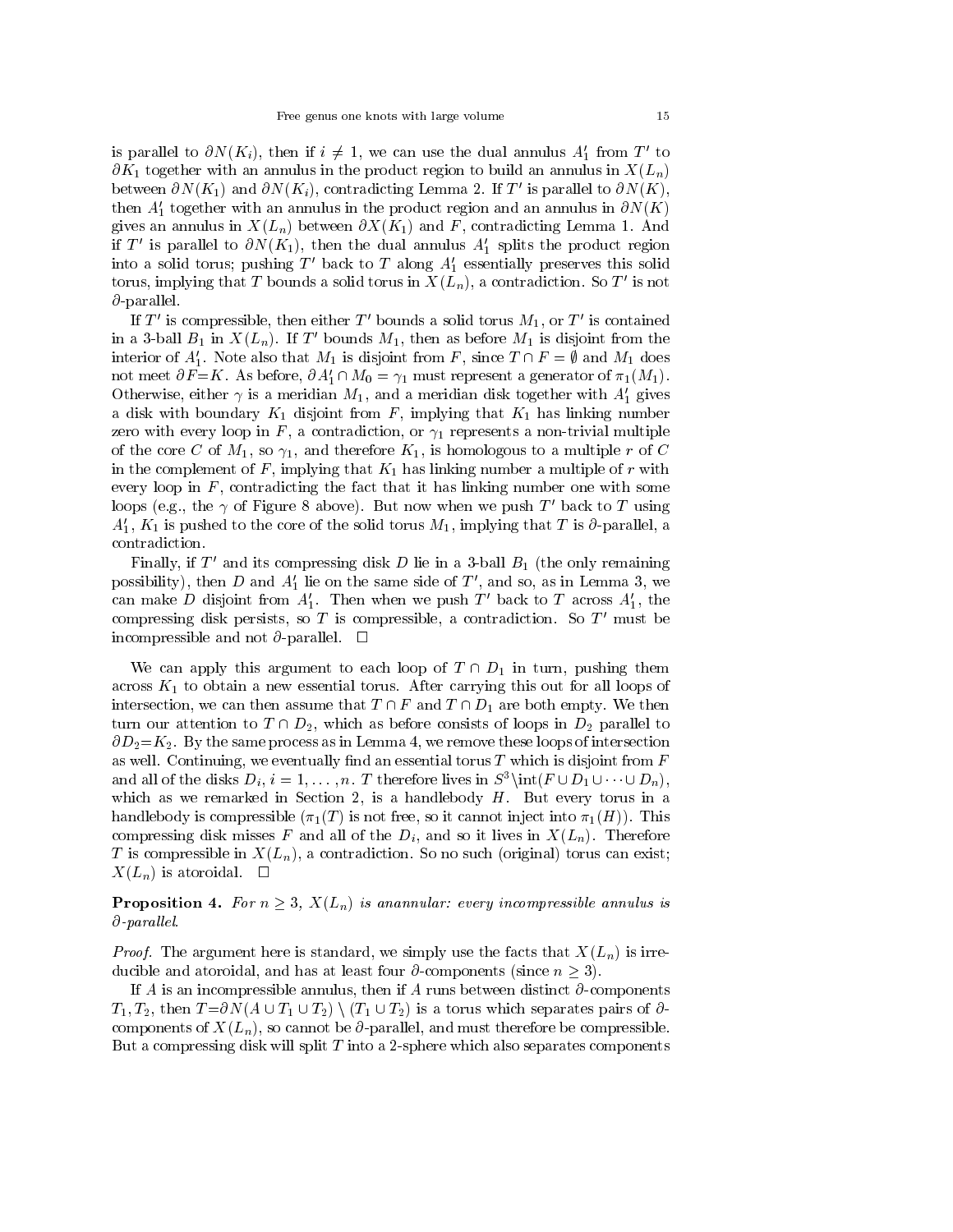of  $L_n$ , implying that  $X(L_n)$  is reducible, a contradiction. So  $\partial A$  is contained in a single  $\partial$ -component  $T_1$ . Then  $T = \partial N(A \cup T_1) \setminus T_1$  is a torus which separates  $T_1$ so A lives in a product  $T \times I$ , and so is  $\partial$ -parallel. If T is compressible, then the compressing disk splits T into a 2-sphere separating  $T_1$  from at least three other  $\partial$ -components, giving a reducing sphere for  $X(L_n)$ , a contradiction.

The only possibility which does not lead to a contradiction, therefore, is that A is  $\partial$ -parallel. Therefore,  $X(L_n)$  is anannular.  $\Box$ 

### $\S4$ Concluding remarks

With this we have finished our proof that the links  $L_n$  are hyperbolic. By applying the construction of Section 1, we can therefore build innitely many (distinct) knots with free genus one and volume larger than any fixed constant. We find it both amusing and embarrassing to note that we can, however, not exhibit a single explicit example of this phenomenon, for any fixed constant. Existence of our examples is guaranteed only by Thurston's hyperbolic Dehn surgery theorem, which provides no explicit estimate the sizes of coefficients  $n_i$  sufficient to guarantee hyperbolicity of the knots we build. And while there are estimates of the volume of a hyperbolic manifold after Dehn filling (see, e.g.,  $[NZ]$ ), these are asymptotic estimates, giving no explicit lower bounds in terms of the  $n_i$ .

It is clear that similar constructions can be carried out starting with free genus one knots other than the  $[2u, 2v]$  2-bridge knots. All that is really needed to carry over our proofs is an analogue to Lemma 1. Our interest here was in finding hyperbolic knots with free genus one; we should note that Ozawa [Oz] has, on the other hand, determined all of the satellite knots with free genus one. In that paper, he conjectures that any free genus one knot whose exterior contains an essential closed surface must also have tunnel number one. His paper essentially consists of a proof of this conjecture when the exterior contains an essential torus. This, together with a result of Goda and Teragaito [GT], gives the required characterization.



A free Seifert surface remains free after stabilization, i.e., after adding a trivial 1-handle the surface (see Figure 14). It is easy to see that a canonical surface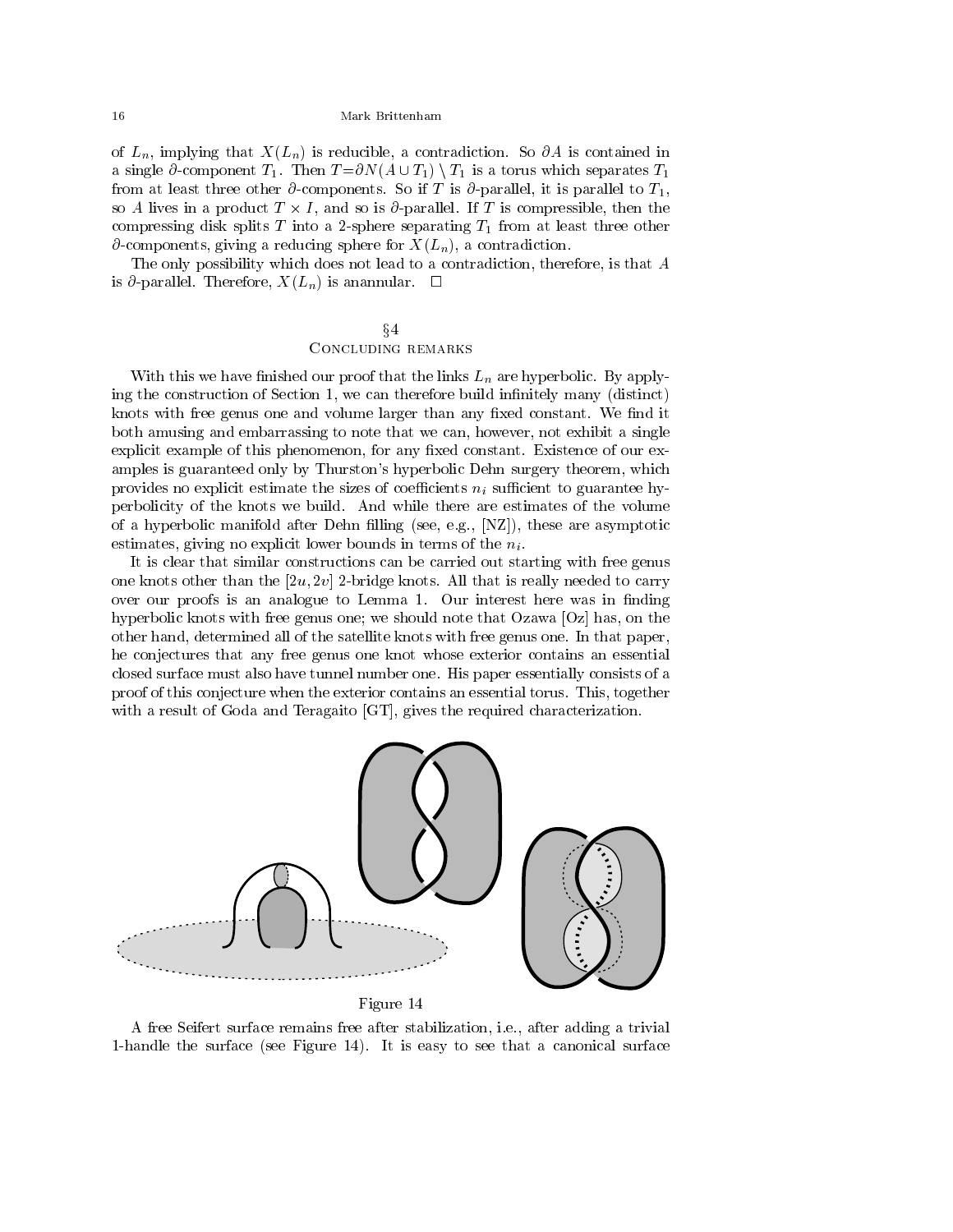stabilizes to a canonical one; stabilization can be thought of as boundary connected sum with a canonical surface for the unknot (Figure 14), and the connected sum of a diagram for  $K$  and a diagram for the unknot is a diagram for  $K$ . It would be interesting to determine whether or not any two free Seifert surfaces are stably equivalent, i.e., they become isotopic after a sufficient number of stabilizations. (Since the effect, on the complement, of a stabilization is to boundary-connect sum with two solid tori, you need to start with handlebody complement in order to get handlebody complement.) This is probably not unreasonable, since this operation is very similar to the stabilization of Heegaard decompositions (see, e.g.,  $[AM]$ ), where stable equivalence is known.

This stabilization process raises several further interesting possibilities. Can every free Seifert surface be stabilized to a canonical one? In particular, might it be the case that any free Seifert surface, if it is stabilized to have genus equal to (or greater than) the canonical genus, must then always be canonical? This would imply that if the free genus equals the canonical genus, then every free Seifert surface is canonical. The standard conjecture in the theory of Heegaard decompositions (see, e.g., [Ki, Problem 3.89]) seems to be that for any pair of Heegaard decomposisitons of a 3-manifold, they are equivalent after stabilizing to a genus one higher than the larger of the two. Perhaps a similar result is true for free Seifert surfaces, as well.

#### Acknowledgements

The author wishes to thank Jeff Weeks for many helpful conversations during the course of this work, and Tsuyoshi Kobayashi and Nara Women's University for providing the setting in which these conversations took place. The author also wishes to thank Susan Hermiller for help in understanding normal forms in free groups.

#### **REFERENCES**

- [Ad] C. Adams, Volumes of <sup>N</sup>-cusped hyperbolic 3-manifolds, J. London Math. Soc. <sup>38</sup> (1988), 555-565.
- [AM] S. Akbulut and J. McCarthy, *Casson's invariant for oriented homology 3-spheres Mathe*matical Notes, 36., Princeton University Press, 1990.
- [Br] M. Brittenham, *Bounding canonical genus bounds volume*, preprint.
- [GT] H. Goda and M. Teragaito, Tunnel number one genus one non-simple knots, to appeat in Tokyo J. Math..
- [HT] A. Hatcher and W. Thurston, *Incompressible surfaces in 2-bridge knot complements*, Inventiones Math. <sup>79</sup> (1985), 225-246.
- [Ki] R. Kirby, Problems in low-dimensional topology, Geometric topology (Athens, GA, 1993), Studies in Advanced Mathematics, vol. 2, Amer. Math. Soc., Providence, RI, 1997, pp. 35- 473.
- [KK] M. Kobayashi and T. Kobayashi, On canonical genus and free genus of a knot, J. Knot Thy. Ram. <sup>5</sup> (1996), 77-85.
- [MCS] W. Magnus, A. Karrass, and D. Solitar, Combinatorial group theory, John Wiley and Sons, Inc., 1966.
- [NZ] W. Neumann and D. Zagier, Volumes of hyperbolic three-manifolds, Topology <sup>24</sup> (1985), 307-332.
- [Oz] M. Ozawa, *Satellite knots of free genus one*, preprint.
- [Ro] D. Rolfsen, Knots and Links, Publish or Perish Press, 1976.
- [Se] H. Seifert, Über das Geschlecht von Knoten, Math Annalen 110 (1934), 571-592.
- [Th1] W. Thurston, The Geometry and Topology of 3-manifolds, notes from lectures at Princeton University, 1978-80. University, 1978-80.
- [Th2]  $\_\_\_\_\_\_\_\.\$  Three-dimensional manifolds, Kleinian groups and hyperbolic geometry, Bull. Amer. Math. Soc. <sup>6</sup> (1982), 357-381.